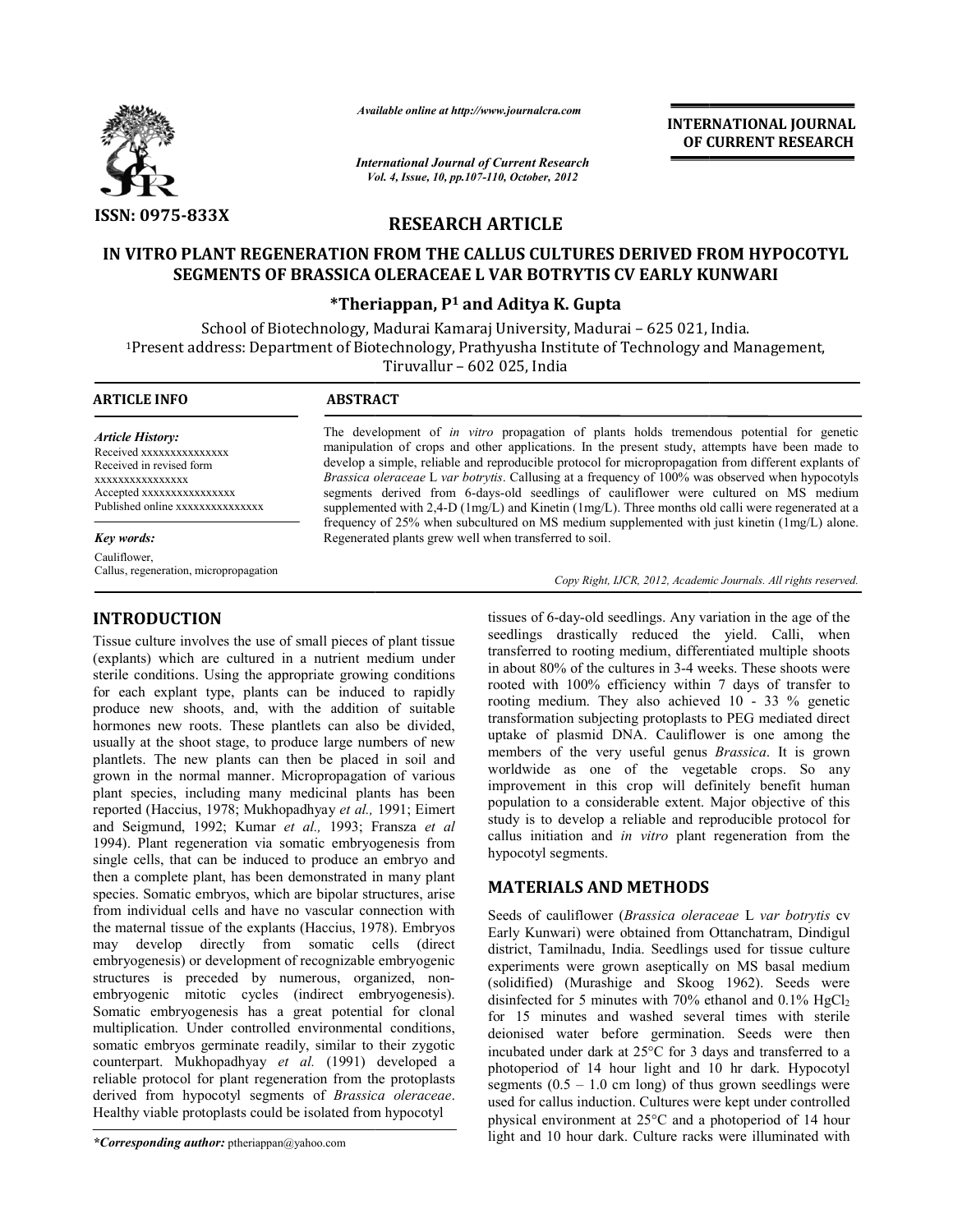cool fluorescent tubes. Calli were subcultured after every four weeks on the same medium. Three-month-old callus cultures were used to study regeneration ability. MS medium supplemented with various concentrations of growth hormones were made and the calli placed over them. Regenerative ability of calli under different combinations of growth hormones was studied after 40 days of incubation.

### **RESULTS AND DISCUSSION**

The successful determination of the role of plant growth hormones, particularly, the ratio of auxins and cytokinins in the growth medium in directing cell differentiation by Skoog and Miller (1957) many successful efforts were made to develop methodologies to dedifferentiate somatic plant tissue to a mass of undifferentiated cells called callus and to redifferentiate these callus cells into complete plants, a property termed as totipotency, which is exhibited by all somatic cells of higher plants. Though, theoretically each and every somatic cell is totipotent, it has been observed/reported in various studies that, totipotency of the cells is restricted by various factors like genotype of the cultivars and *in vitro* culture conditions like nutrients, hormone compositions, growth conditions, source and age of explants. These conditions need to be optimized in order to develop a reliable protocol in order to obtain *in vitro* plant regeneration from cells/tissues for both monocot and dicot species including cauliflower.

Different explants like hypocotyls (Mukopathyay *et al* 1991) and petiole (Metz *et al.,* 1995a, b) have been successful in inducing embryogenic callus in cauliflower. Further MS basal medium supplemented with 2,4-D alone (0.1 mg/L) (Eimert and Seigmund, 1992) or in combination with Kin (1 mg/L) (Mukopathyay *et al* 1991) and BAP (2 mg/L) alone (Metz *et al.,* 1995a, b) have been used successfully for embryogenic callus cultures from different explants. In this study, out of various combinations tested 2,4-D (1mg/L) along with Kin (1mg/L) in MS basal medium gave 100% callus in hypocotyls explants.

To find out the optimum concentration of 2,4-D and Kin to induce callusing from hypocotyl explants  $(0.5 - 1.0 \text{ cm})$  were allowed cultured on MS basal medium supplemented with different concentrations of 2,4-D and kinetin. Out of the combinations tested 1 mg/L 2,4-D and 1 mg/L Kin proved to be the best for the induction of callusing as it shows 100% callusing (Table 1). Further, an attempt was made to study the effect of age of explants on callusing response. Hypocotyls from 6, 8 and 10 days old seedlings were cultured on MS basal medium supplemented with 2,4-D (1mg/L) and Kin (1mg/L). It was observed that induction of callus was age dependent which decreased with increasing age of explants (Table 2). It has already been demonstrated that different explants derived from the same plants differ in callusing response.



**Plate 1: Callus induction and plantlet regeneration the from the hypocotyl segments of 6-day-old seedlings of cauliflower.**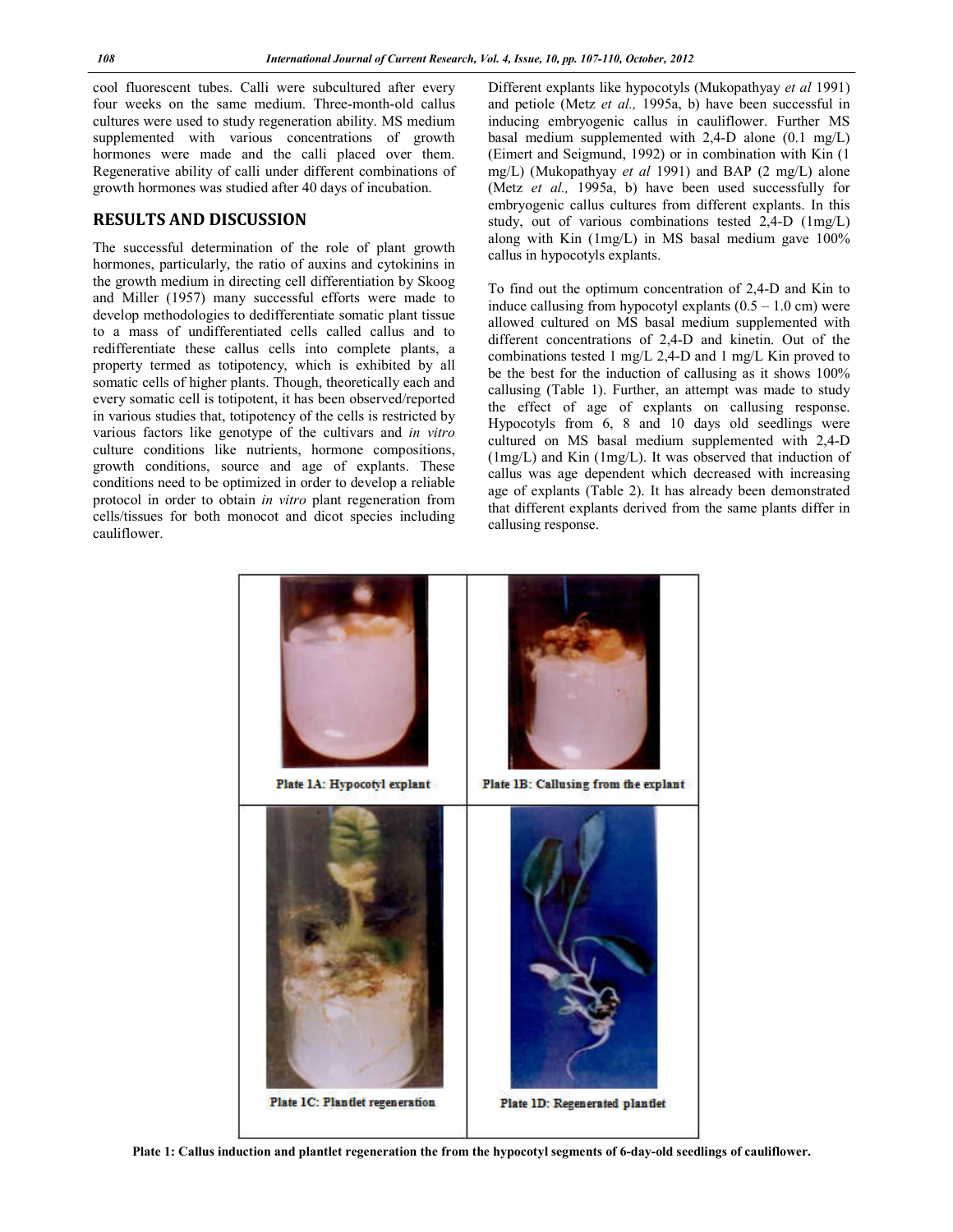#### **Table 1: Induction of callus from hypocotyl explants**

#### **Hypocotyl explants derived from 6-day-old dark grown seedlings were cultured on MS basal medium supplemented with different concentrations of 2,4-D and Kinetin. Observations were made after 30 days.**

| Hormone combination<br>(mg/L) | Number of explants inoculated | Number of explants showing<br>callusing | Frequency of callusing<br>$(\%)$ |
|-------------------------------|-------------------------------|-----------------------------------------|----------------------------------|
| $1$ mg/L 2,4-D                | 60                            | 60                                      | 100                              |
| 1 mg/L Kin                    |                               |                                         |                                  |
| $1$ mg/L 2,4-D                | 60                            | 45                                      | 75                               |
| $2$ mg/L Kin                  |                               |                                         |                                  |
| $1$ mg/L 2,4-D                | 60                            | 21                                      | 35                               |
| 3 mg/L Kin                    |                               |                                         |                                  |
| $1$ mg/L 2,4-D                | 60                            | $\overline{\phantom{a}}$                |                                  |
| 4 mg/L Kin                    |                               |                                         |                                  |
| $1$ mg/L 2,4-D                | 60                            | $\overline{\phantom{a}}$                | -                                |
| 5 mg/L Kin                    |                               |                                         |                                  |
| $2$ mg/L $2,4$ -D             | 60                            | 39                                      | 65                               |
| 1 mg/L Kin                    |                               |                                         |                                  |
| 3 mg/L 2,4-D                  | 60                            | 18                                      | 30                               |
| $1$ mg/L Kin                  |                               |                                         |                                  |
| 4 mg/L 2,4-D                  | 60                            |                                         |                                  |
| $1$ mg/L Kin                  |                               |                                         |                                  |
| 5 mg/L 2,4-D                  | 60                            |                                         |                                  |
| $1$ mg/L Kin                  |                               |                                         |                                  |

#### **Table 2: Effect of age on the hypocotyl explants in the callusing**

**Hypocotyl explants derived from 6, 8 and 10 day-old seedlings were cultured on MS basal medium with 2,4-D (1mg/L) and Kin (1 mg/L). Observations were made after 30 days. Experiment was done with 60 replicates**

| Age of the explants | Frequency of callusing $(\% )$ |
|---------------------|--------------------------------|
| 6 days              | 100                            |
| 8 days              | 81.7                           |
| 10 days             |                                |
|                     |                                |

#### **Table 3: Effect of different explants on the induction of callus**

**Different explants like hypocotyls, epicotyls and first leaf segments were cultured on MS basal with 2,4-D (1mg/L) and Kin (1 mg/L). Observations were made after 30 days; experiment was done with 60 replicates.**

| Explants          | Frequency of callusing $(\% )$ |
|-------------------|--------------------------------|
| <b>Hypocotyls</b> | 100                            |
| Epicotyls         | 45                             |
| First leaf        | NR                             |
| $ -$<br>- -       |                                |

NR = No response

**Table 4:** *In vitro* **plantlet regeneration from callus derived from hypocotyl**

**Ninety days old rapidly proliferating callus derived from 6-day-old hypocotyls was transferred to MS basal medium supplemented with different combinations of auxin and cytokinin. Observations were made after 40 days**

| Hormone combination<br>(mg/L) | Number of callus clumps | Number of calli showing<br>regeneration response | Frequency of regeneration<br>$(\%)$ |
|-------------------------------|-------------------------|--------------------------------------------------|-------------------------------------|
| 1 mg/L NAA                    | 80                      |                                                  |                                     |
| $lmg/L$ BAP                   |                         |                                                  |                                     |
| 1 mg/L NAA                    | 80                      |                                                  |                                     |
| $2 \text{ mg/L }$ BAP         |                         |                                                  |                                     |
| 1 mg/L NAA                    | 80                      |                                                  |                                     |
| 4 mg/L BAP                    |                         |                                                  |                                     |
| 2 mg/L NAA                    | 80                      |                                                  |                                     |
| 1 mg/L BAP                    |                         |                                                  |                                     |
| 4 mg/L NAA                    | 80                      |                                                  |                                     |
| 1 mg/L BAP                    |                         |                                                  |                                     |
| 1 mg/L IAA                    | 80                      |                                                  |                                     |
| $lmg/L$ BAP                   |                         |                                                  |                                     |
| $lmg/L$ Kin                   | 120                     | 30                                               | 25                                  |
| only                          |                         |                                                  |                                     |

To know the best explants for the induction of callus, hypocotyl segments, epicotyl segments and the first leaf bits from 6-day-old seedlings were cultured on MS basal medium with 2,4-D (1 mg/L) and Kin (1 mg/L). It was observed that hypocotyl segments showed 100% callusing whereas

epicotyls showed only 45% callusing response. The first leaf segments did not show any callusing response (Table 3). Fransza *et al* (1994) noticed that the regeneration rate is strongly affected by the hormonal composition of the callus proliferation medium. Plant regeneration has been obtained